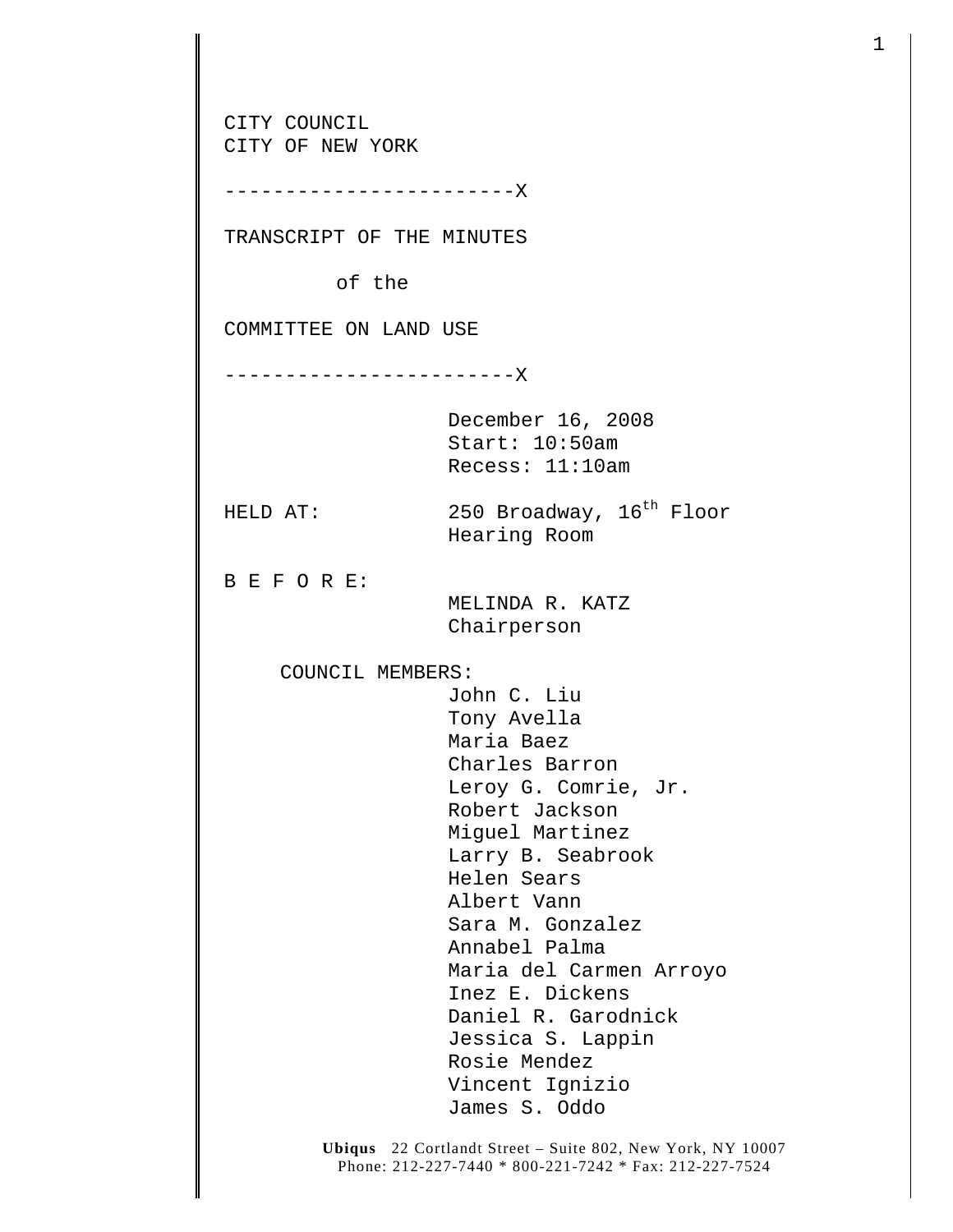COUNCIL MEMBERS (Continued): Simcha Felder Eric N. Gioia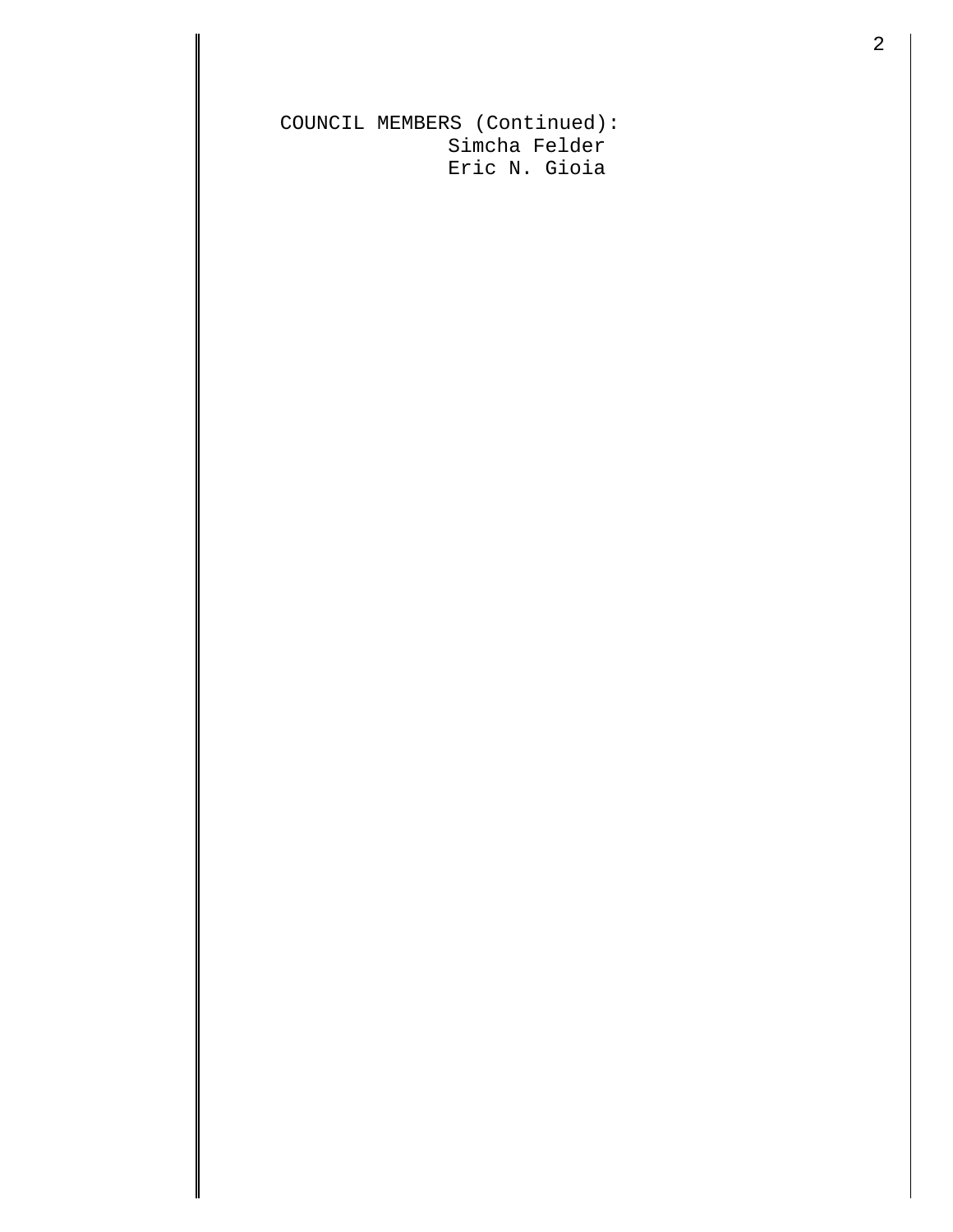## A P P E A R A N C E S (Continued)

Carol Shine Committee Counsel New York City Council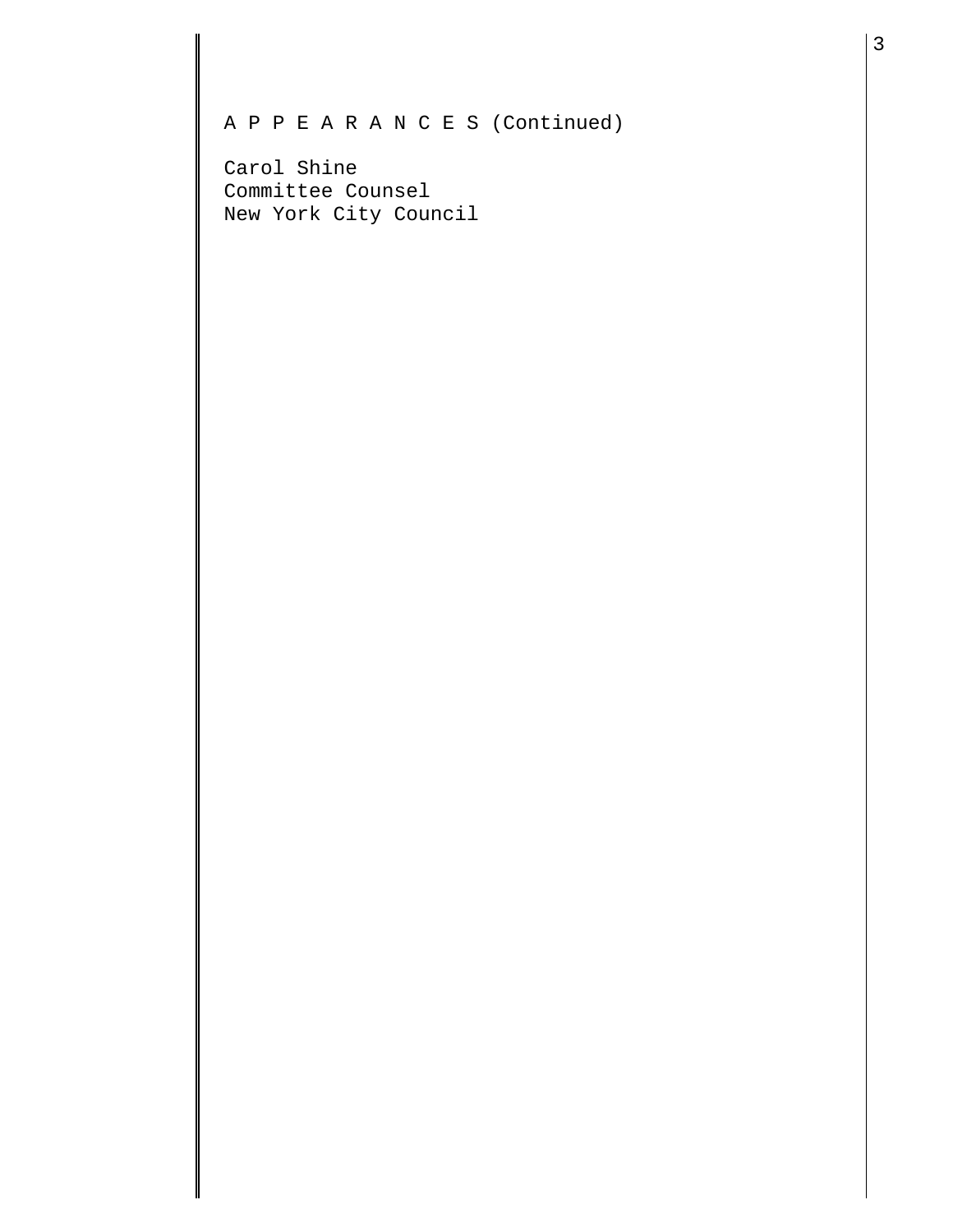| $\mathbf 1$ | $\overline{4}$<br>COMMITTEE ON LAND USE            |
|-------------|----------------------------------------------------|
| 2           | CHAIRPERSON KATZ: I know there's a                 |
| 3           | lot of confusion as to-- is this loud enough-- as  |
| 4           | to where the meeting was. So, we are starting. I   |
| 5           | think everybody who called me that they were going |
| 6           | to be late is here. So, Helen Sears is over at     |
| 7           | City Hall. She was a minute ago. So, she must be   |
| 8           | on her way here. Okay. Before we start-- this      |
| 9           | meeting will be recessed. We'll have to meet       |
| 10          | again on Thursday, everyone. We'll have to meet    |
| 11          | again on Thursday. And, it's going to be the       |
| 12          | Planning Subcommittee is going to be at 9:45.      |
| 13          | And, Land Use will be at ten, the Thursday before  |
| 14          | a session.                                         |
| 15          | LU Numbers 861 is the Edgemere                     |
| 16          | Urban Renewal Plan. It's an amendment to a         |
| 17          | previously approved Urban Renewal Plan in Council  |
| 18          | Member Sanders' district.                          |
| 19          | LU Numbers 887 and 888 [pause].                    |
| 20          | We'll only be a few minutes. LU Numbers 887 and    |
| 21          | 888, West 143rd Street Apartments. It's a UDAAP--  |
| 22          | can we have just a little order? And then, we can  |
| 23          | just get through the agenda quick.                 |
| 24          | MALE VOICE: [Off-mic] I came in                    |
| 25          | late.                                              |
|             |                                                    |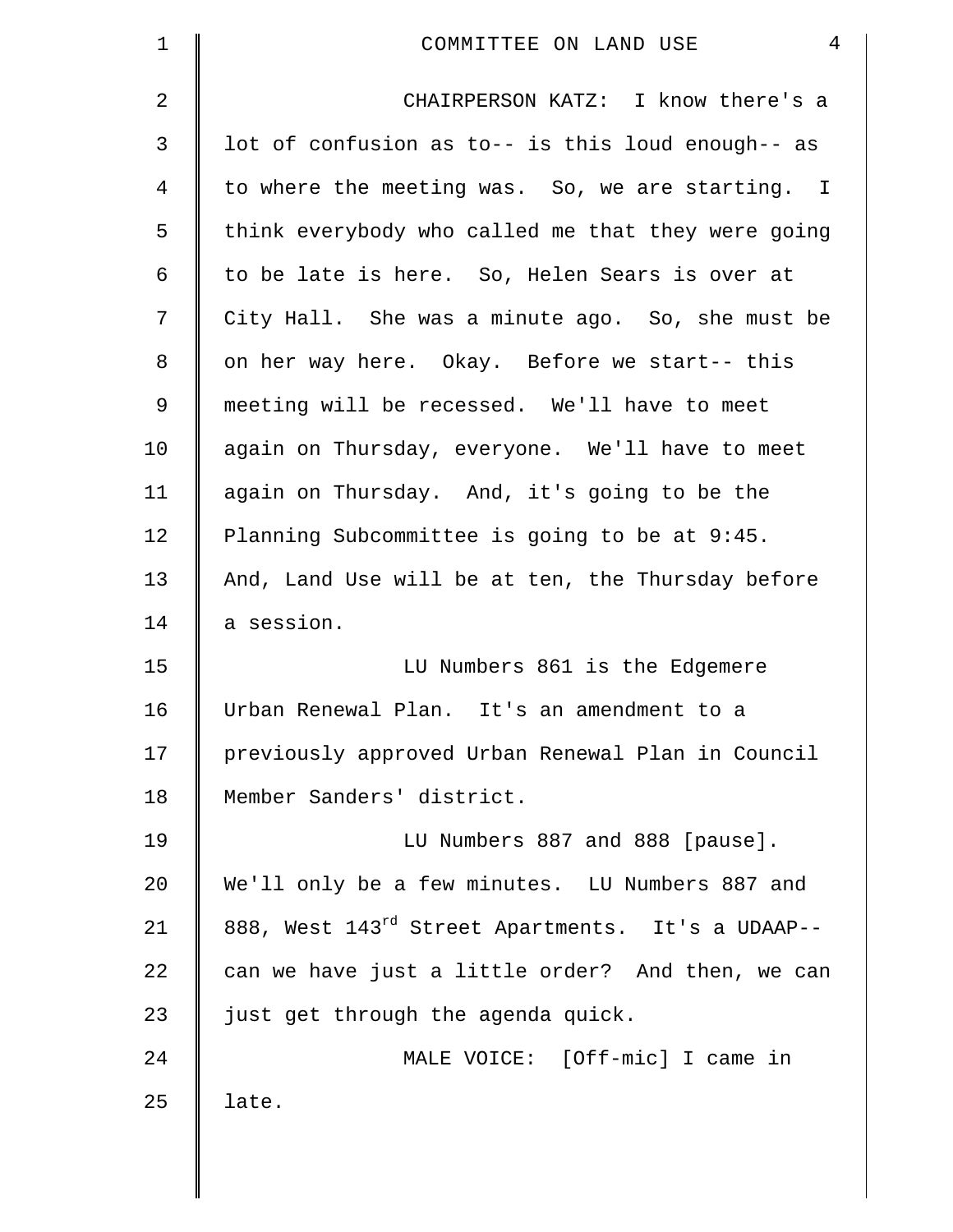| $\mathbf 1$    | 5<br>COMMITTEE ON LAND USE                                 |
|----------------|------------------------------------------------------------|
| $\overline{2}$ | CHAIRPERSON KATZ: Yeah. Council                            |
| 3              | Member Dickens' district is a ULURP, UDAAP on West         |
| 4              | 143 <sup>rd</sup> Street. It is a ULURP and an acquisition |
| 5              | related to facilitate the development of housing.          |
| 6              | LU Number 942 is the approval of                           |
| 7              | the agreement that the disposition of the property         |
| 8              | in Willits Point shall be subject to the Boro - -          |
| 9              | . It's an agreement that we made with the                  |
| 10             | Administration when we passed the Urban Renewal            |
| 11             | Plan.                                                      |
| 12             | LU Number 943 is a third-party                             |
| 13             | transfer in Council Member Vann's district. It's           |
| 14             | an HPD program to facilitate the rehabilitation of         |
| 15             | an occupied building. Sorry, guys.                         |
| 16             | LU Number 944 is Surf Gardens,                             |
| 17             | Council Member Recchia's district, modification to         |
| 18             | a previously approved 202 building.                        |
| 19             | LU Number 946 is the Broadway UHAB.                        |
| 20             | It's Council Member Jackson's district. It's also          |
| 21             | a modification to a previously approved project            |
| 22             | for lower income housing.                                  |
| 23             | LU Number 947 on West 148 <sup>th</sup> Street,            |
| 24             | UHAB, is related. No? Not related. Modification            |
| 25             | also to a previously approved project. A lot of            |
|                |                                                            |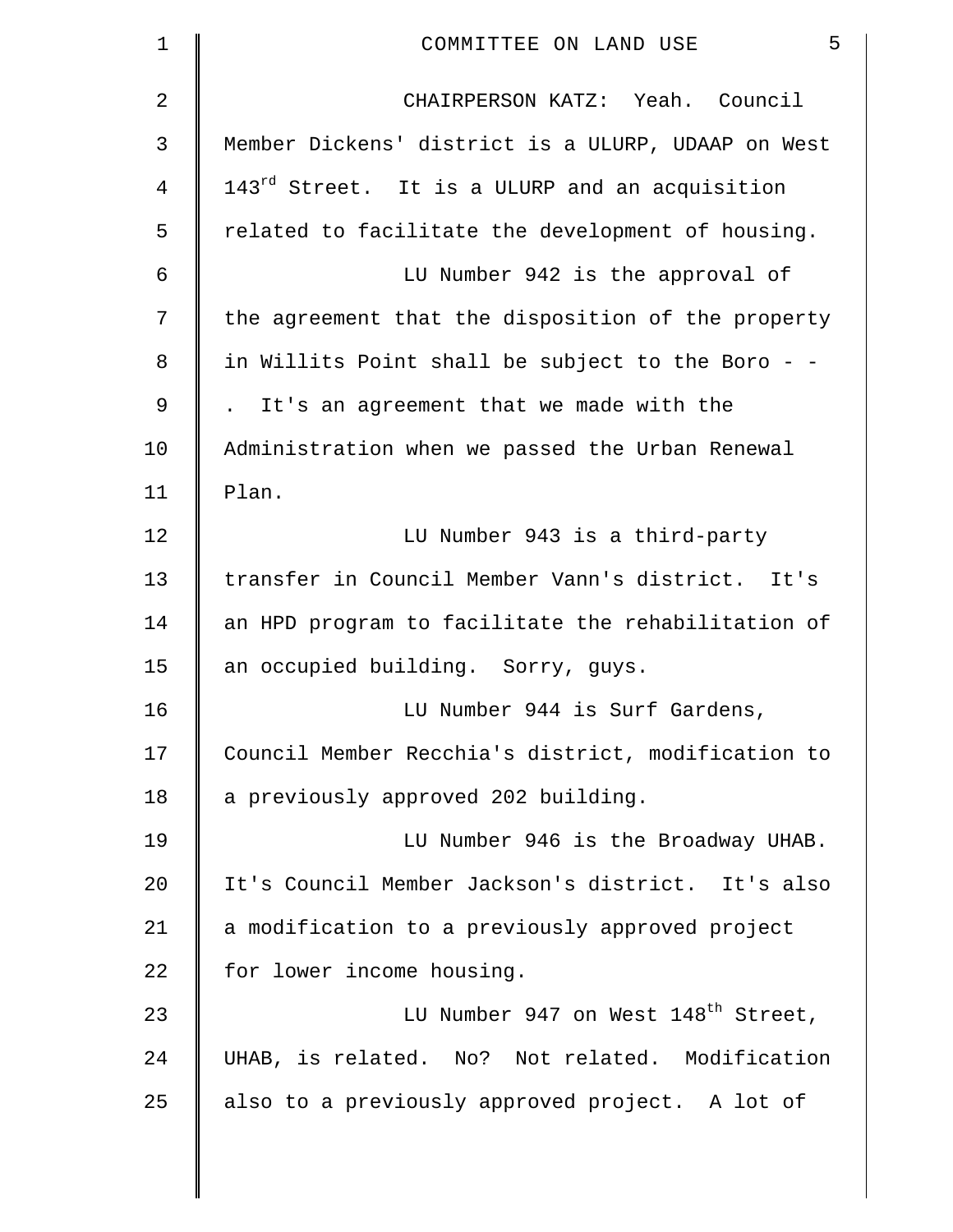| $\mathbf 1$ | 6<br>COMMITTEE ON LAND USE                        |
|-------------|---------------------------------------------------|
| 2           | modifications. All right.                         |
| 3           | LU Numbers 948 and 949 are related.               |
| 4           | It is in Council Member McMahon's district.       |
| 5           | [Pause]                                           |
| 6           | MALE VOICE: [Off-mic] whatever - -                |
| 7           | CHAIRPERSON KATZ: A little                        |
| 8           | whatever it is. LU Numbers 948 and 949            |
| 9           | Tompkinsville Pool Bath House interior.           |
| 10          | COUNCIL MEMBER FELDER: What was                   |
| 11          | that?                                             |
| 12          | CHAIRPERSON KATZ: Tompkinsville--                 |
| 13          | it is the landmarking of the Tompkinsville Pool   |
| 14          | Bath House interior. I wasn't sure I could repeat |
| 15          | that.                                             |
| 16          | COUNCIL MEMBER FELDER: [Off-mic]                  |
| 17          | CHAIRPERSON KATZ: To the Bath                     |
| 18          | House?                                            |
| 19          | COUNCIL MEMBER FELDER: Yeah.                      |
| 20          | CHAIRPERSON KATZ: We'll meet you                  |
| 21          | there, Simcha. 950, LU Number 950, the            |
| 22          | landmarking of the Public National Bank of New    |
| 23          | York Building in Council Member Mendez' district. |
| 24          | Landmarking of the Fire Engine Company, Number 53 |
| 25          | in Council Member Mark-Viverito's district.       |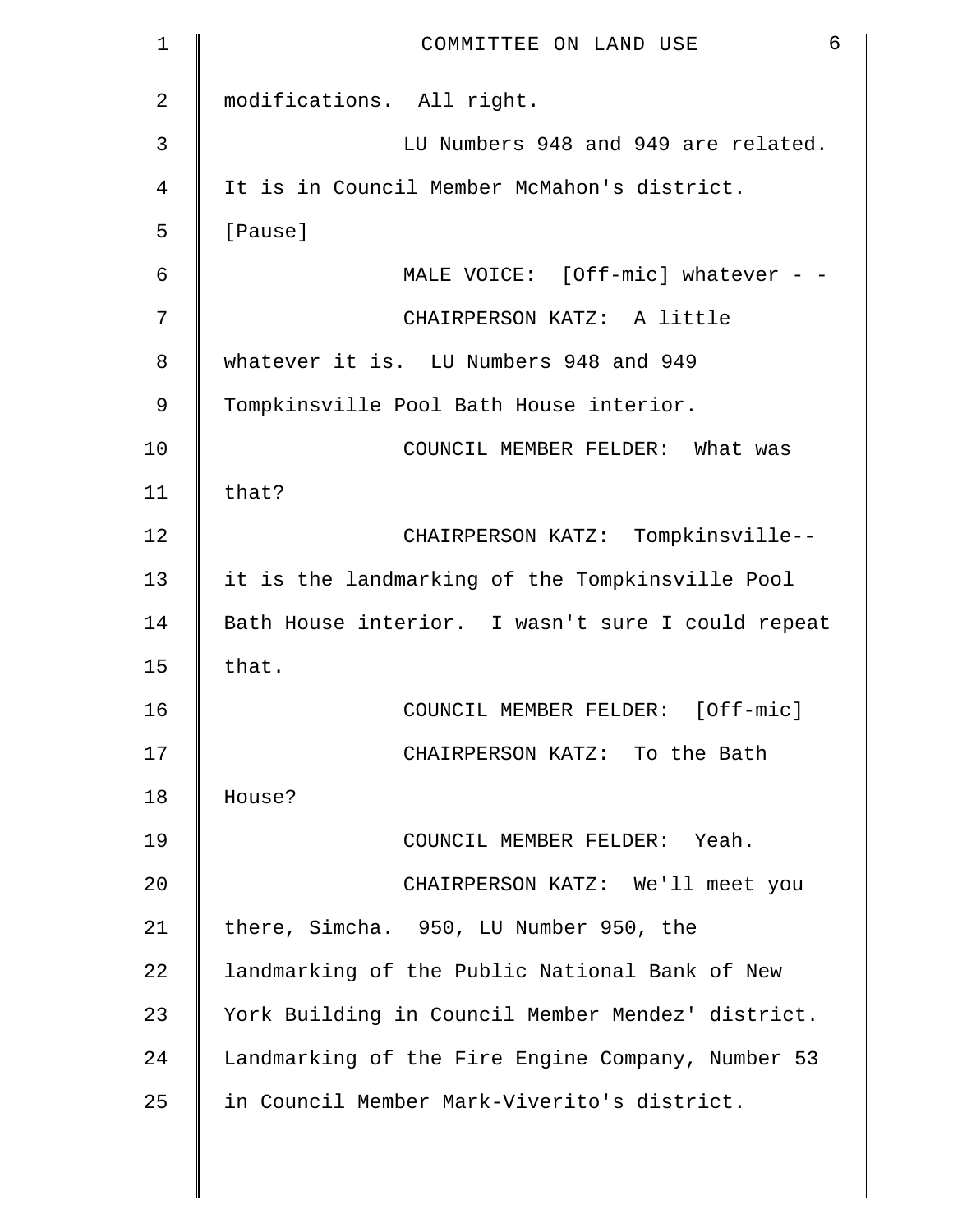| 1  | 7<br>COMMITTEE ON LAND USE                       |
|----|--------------------------------------------------|
| 2  | Council Member Mendez' district, also, is the    |
| 3  | Wheatsworth Bakery Building.                     |
| 4  | 953 is the Betsy Head Play Center                |
| 5  | in Council Member Mealy's district.              |
| 6  | And, 939 is a Motion to File                     |
| 7  | Pursuant to Withdrawal.                          |
| 8  | LU Number 876, 877, 878 and 941 are              |
| 9  | all UDAAPs.                                      |
| 10 | Any discussion on that riveting                  |
| 11 | agenda?                                          |
| 12 | MALE VOICE: Yeah, that's [off-mic]               |
| 13 | CHAIRPERSON KATZ: Call the roll.                 |
| 14 | CAROL SHINE: Okay. Carol Shine,                  |
| 15 | counsel to the Committee. And, may I remind you  |
| 16 | that we don't have the voting sheets here at the |
| 17 | moment. So, you will need to sign those.         |
| 18 | CHAIRPERSON KATZ: Can we sign them               |
| 19 | Thursday? We'll sign them on Thursday.           |
| 20 | CAROL SHINE: Council Member Katz.                |
| 21 | CHAIRPERSON KATZ: Aye on all.                    |
| 22 | CAROL SHINE: Council Member Liu.                 |
| 23 | COUNCIL MEMBER LIU: Yes.                         |
| 24 | CAROL SHINE: Council Member Avella               |
| 25 | COUNCIL MEMBER AVELLA: Yes.                      |
|    |                                                  |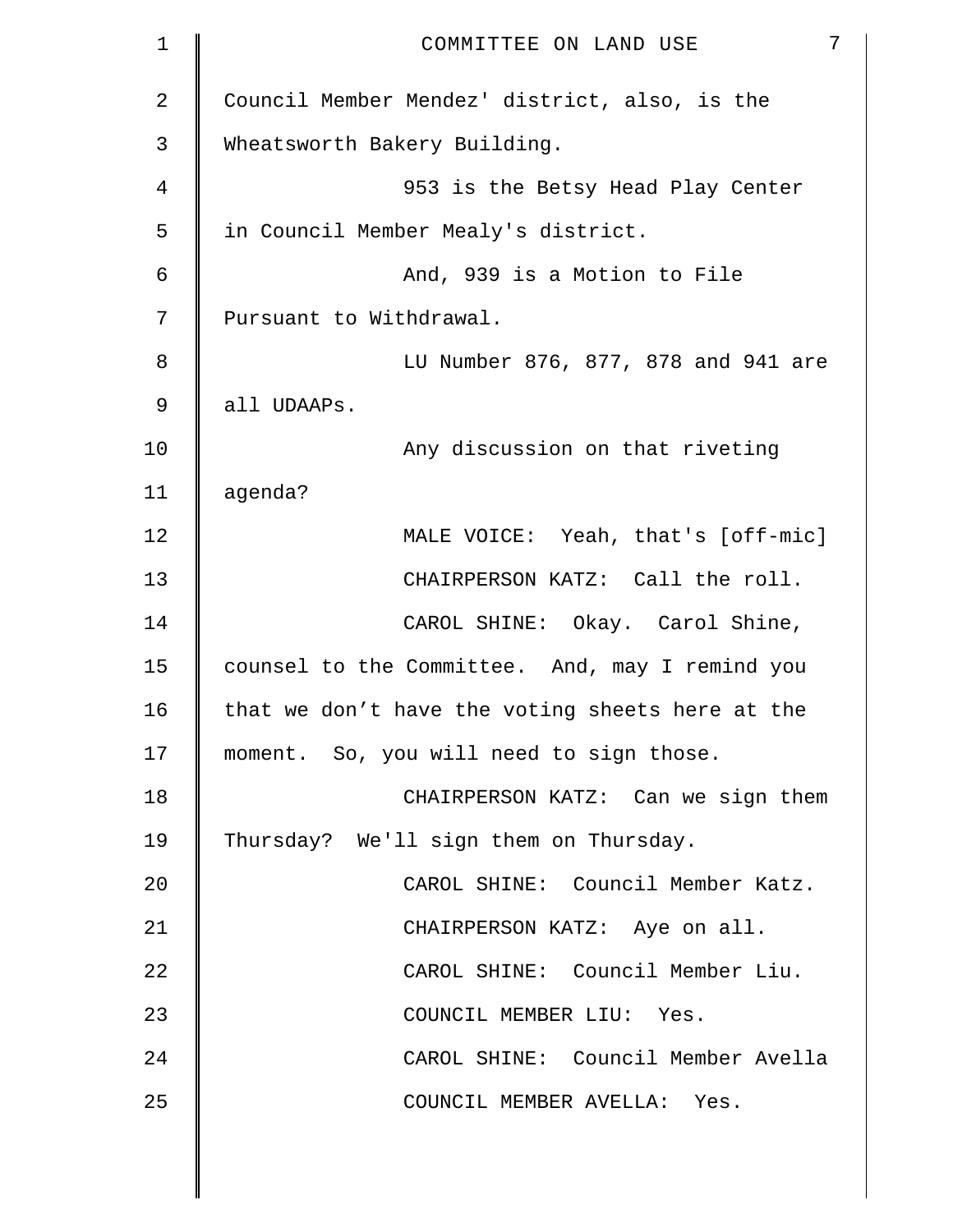| $\mathbf 1$    | 8<br>COMMITTEE ON LAND USE         |
|----------------|------------------------------------|
| $\overline{a}$ | CAROL SHINE: Council Member Baez   |
| 3              | COUNCIL MEMBER BAEZ: Yes.          |
| 4              | CAROL SHINE: Council Member        |
| 5              | Barron.                            |
| 6              | COUNCIL MEMBER JACKSON: Yes.       |
| 7              | COUNCIL MEMBER BARRON: Aye on all. |
| 8              | This one's [off-mic]               |
| 9              | MALE VOICE: First round.           |
| 10             | CAROL SHINE: Council Member        |
| 11             | Comrie.                            |
| 12             | COUNCIL MEMBER COMRIE: - -         |
| 13             | CAROL SHINE: Council Member        |
| 14             | Jackson.                           |
| 15             | COUNCIL MEMBER JACKSON: Aye on     |
| 16             | all.                               |
| 17             | CAROL SHINE: Council Member        |
| 18             | Martinez.                          |
| 19             | COUNCIL MEMBER MARTINEZ: Aye on    |
| 20             | all.                               |
| 21             | CAROL SHINE: Council Member        |
| 22             | Seabrook.                          |
| 23             | COUNCIL MEMBER SEABROOK: Aye on    |
| 24             | all.                               |
| 25             | CAROL SHINE: Council Member Sears. |
|                |                                    |
|                |                                    |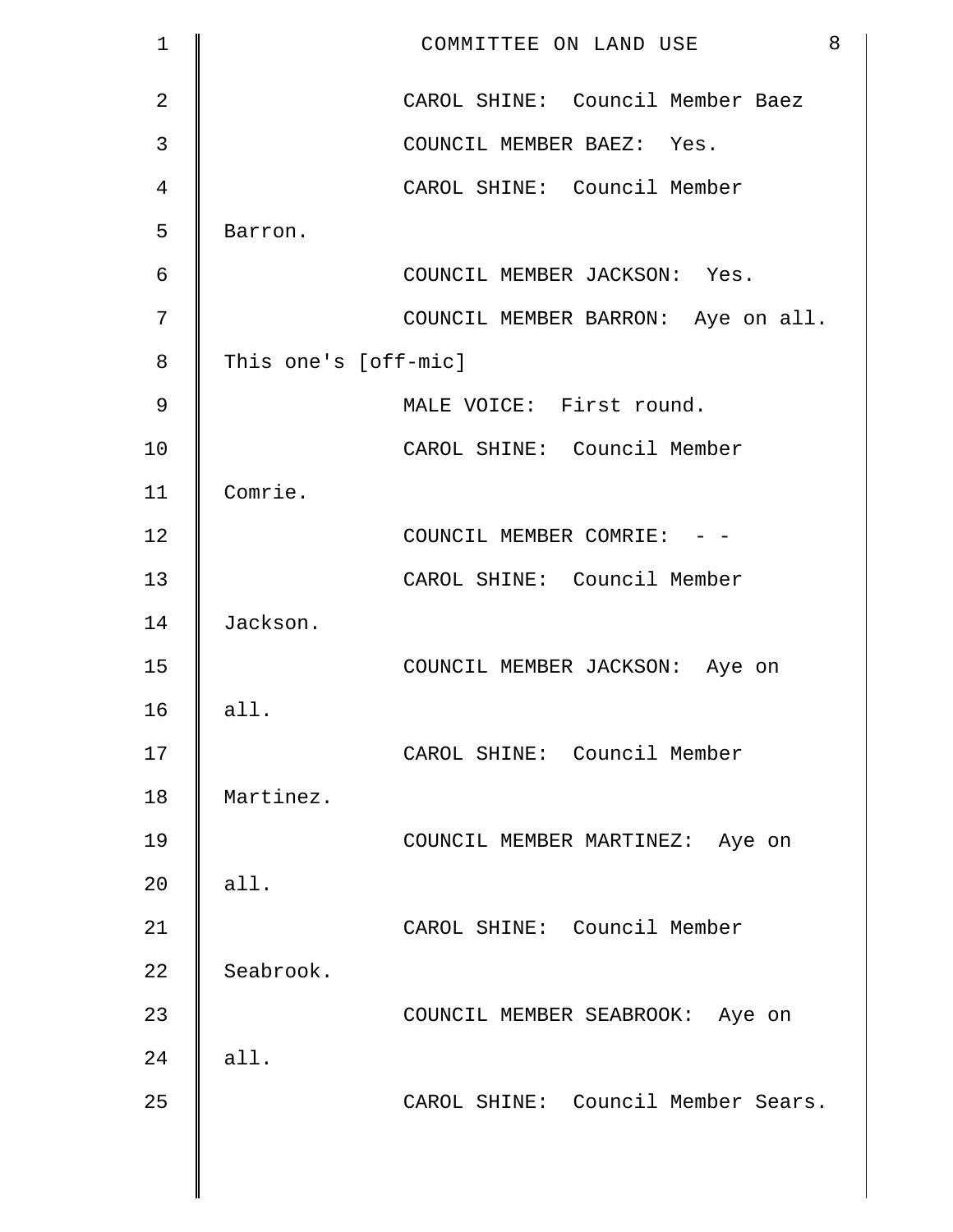| $\mathbf 1$    |            | 9<br>COMMITTEE ON LAND USE         |
|----------------|------------|------------------------------------|
| $\overline{2}$ |            | COUNCIL MEMBER SEARS: Aye on all.  |
| 3              |            | CAROL SHINE: Council Member Vann.  |
| 4              |            | COUNCIL MEMBER VANN: - -           |
| 5              |            | CAROL SHINE: Council Member        |
| 6              | Gonzalez.  |                                    |
| 7              |            | COUNCIL MEMBER GONZALEZ: Aye on    |
| 8              | all.       |                                    |
| $\mathcal{G}$  |            | CAROL SHINE: Council Member Palma. |
| 10             |            | COUNCIL MEMBER PALMA: Aye.         |
| 11             |            | CAROL SHINE: Council Member        |
| 12             | Arroyo.    |                                    |
| 13             |            | COUNCIL MEMBER ARROYO: Yes.        |
| 14             |            | CAROL SHINE: Council Member        |
| 15             | Dickens.   |                                    |
| 16             |            | COUNCIL MEMBER DICKENS: Aye, and   |
| 17             | thank you. |                                    |
| 18             |            | CAROL SHINE: Council Member        |
| 19             | Garodnick. |                                    |
| 20             |            | COUNCIL MEMBER GARODNICK: Aye.     |
| 21             |            | CAROL SHINE: Council Member        |
| 22             | Lappin.    |                                    |
| 23             |            | COUNCIL MEMBER LAPPIN: Aye.        |
| 24             |            | CAROL SHINE: Council Member        |
| 25             | Mendez.    |                                    |
|                |            |                                    |
|                |            |                                    |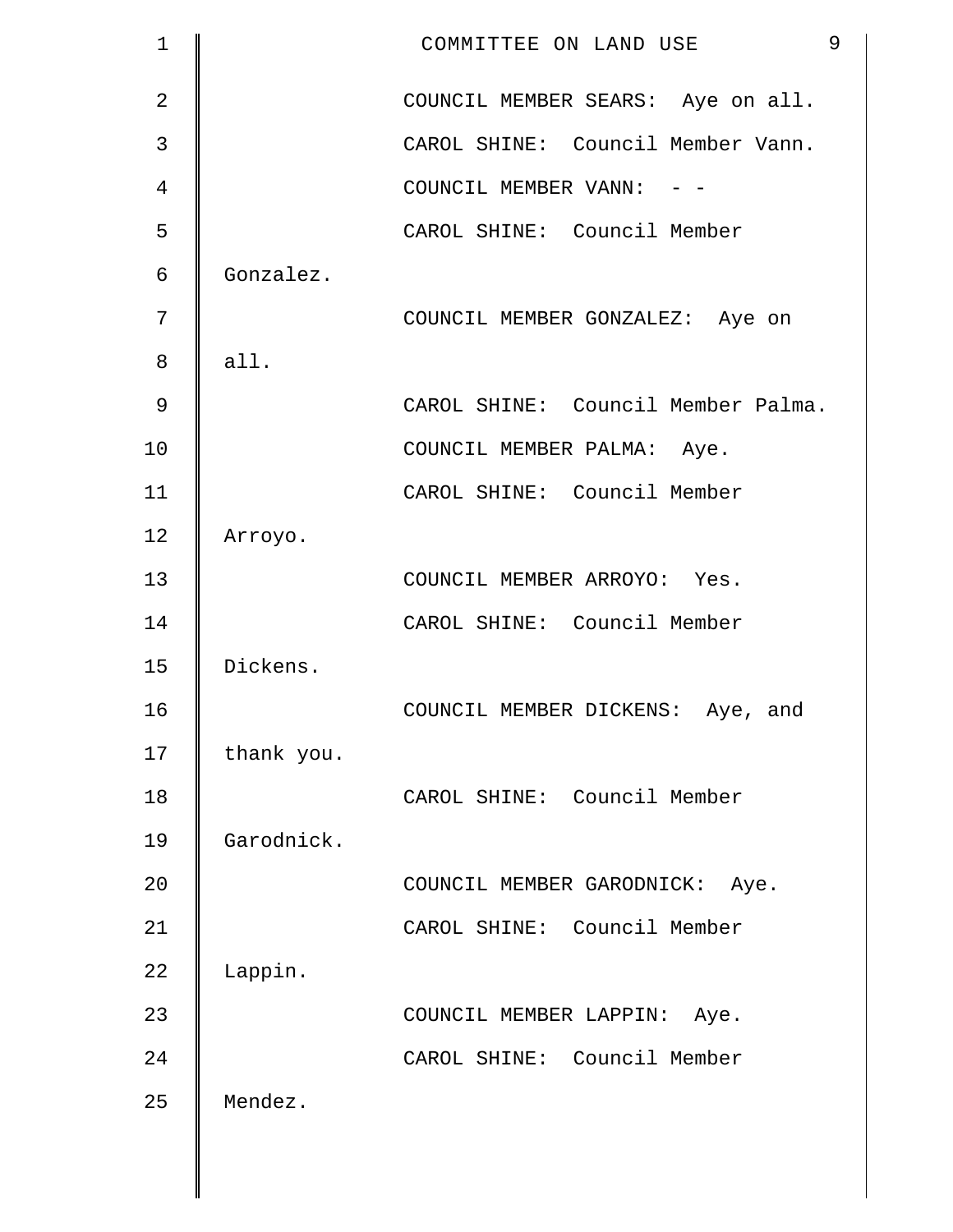| $\mathbf 1$ | 10<br>COMMITTEE ON LAND USE                       |
|-------------|---------------------------------------------------|
| 2           | COUNCIL MEMBER MENDEZ: Aye on all.                |
| 3           | CAROL SHINE: Council Member                       |
| 4           | Ignizio.                                          |
| 5           | CHAIRPERSON KATZ: Sign on                         |
| 6           | Thursday.                                         |
| 7           | COUNCIL MEMBER IGNIZIO: I'd like                  |
| 8           | to vote no on Land Use 950 and Land Use 952. Aye  |
| 9           | on all others.                                    |
| 10          | CAROL SHINE: Council Member Oddo.                 |
| 11          | COUNCIL MEMBER ODDO: Yes.                         |
| 12          | CAROL SHINE: Council Member                       |
| 13          | Felder.                                           |
| 14          | COUNCIL MEMBER FELDER: Yes.                       |
| 15          | CAROL SHINE: The aforementioned                   |
| 16          | coupled items are approved by a vote of 21 in the |
| 17          | affirmative, none in the negative and no          |
| 18          | abstentions, with the exception of LUs 950 and    |
| 19          | 952, which are approved by a vote of 20 in the    |
| 20          | affirmative, no abstentions and one negative.     |
| 21          | CHAIRPERSON KATZ: We'll leave it                  |
| 22          | open for ten minutes. And, we're recessing the    |
| 23          | meeting.                                          |
| 24          | CAROL SHINE: Yeah? Council Member                 |
| 25          | Gioia.                                            |
|             |                                                   |

 $\parallel$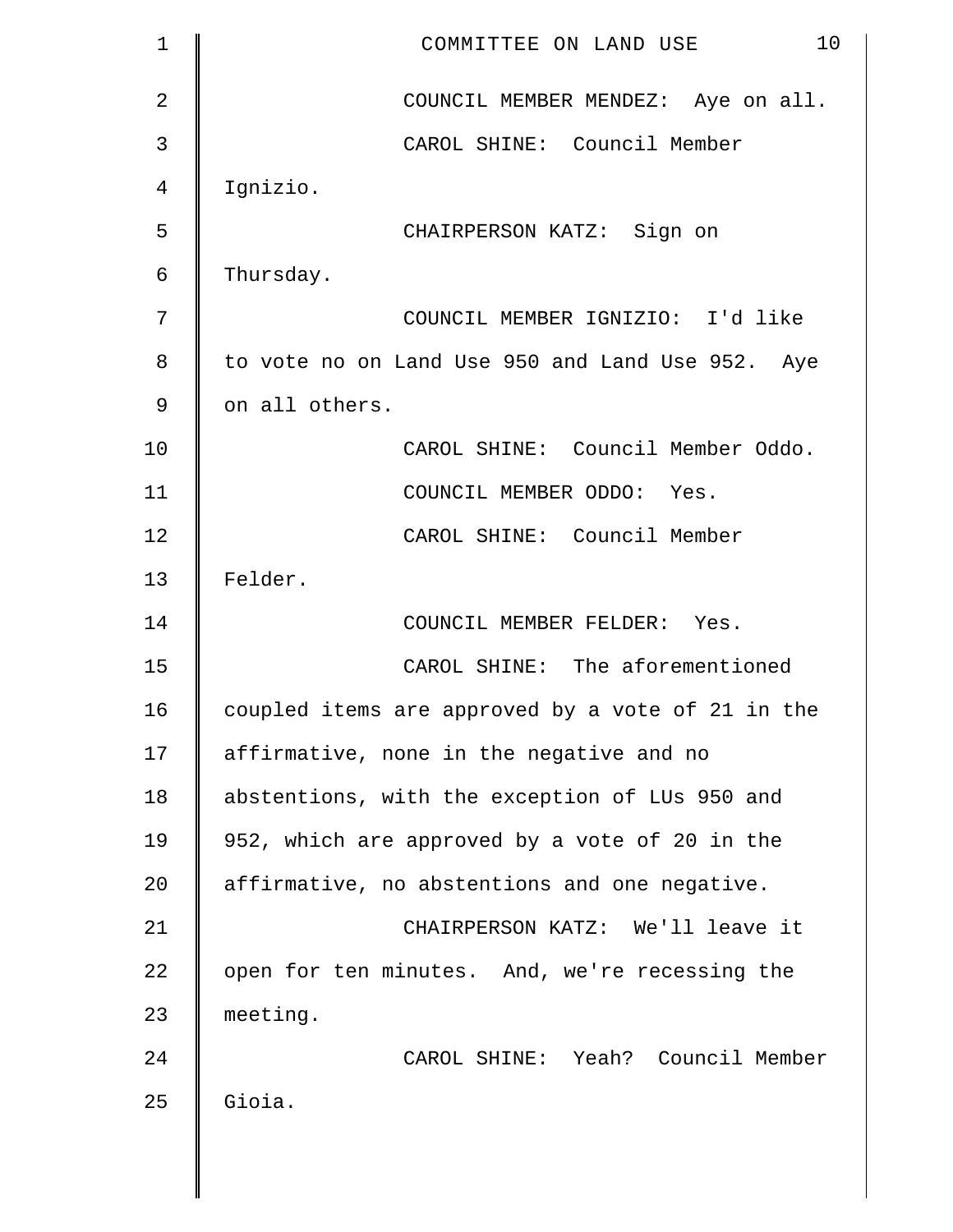| $\mathbf 1$    | 11<br>COMMITTEE ON LAND USE                     |
|----------------|-------------------------------------------------|
| $\mathbf{2}$   | COUNCIL MEMBER GIOIA: Thank you.                |
| $\mathsf{3}$   | I vote yes.                                     |
| $\overline{4}$ | CAROL SHINE: The vote stands at 22              |
| $\mathsf S$    | in the affirmative, none in the negative and no |
| $\epsilon$     | abstentions, with the exception of LUs 950 and  |
| $7\phantom{.}$ | 952, 21 in the affirmative, one in the negative |
| $\,8\,$        | and no abstentions.                             |
| $\mathsf 9$    |                                                 |
| 10             |                                                 |
| 11             |                                                 |
| 12             |                                                 |
| 13             |                                                 |
| 14             |                                                 |
|                |                                                 |
|                |                                                 |
|                |                                                 |
|                |                                                 |
|                |                                                 |
|                |                                                 |
|                |                                                 |
|                |                                                 |
|                |                                                 |
|                |                                                 |
|                |                                                 |
|                |                                                 |
|                |                                                 |